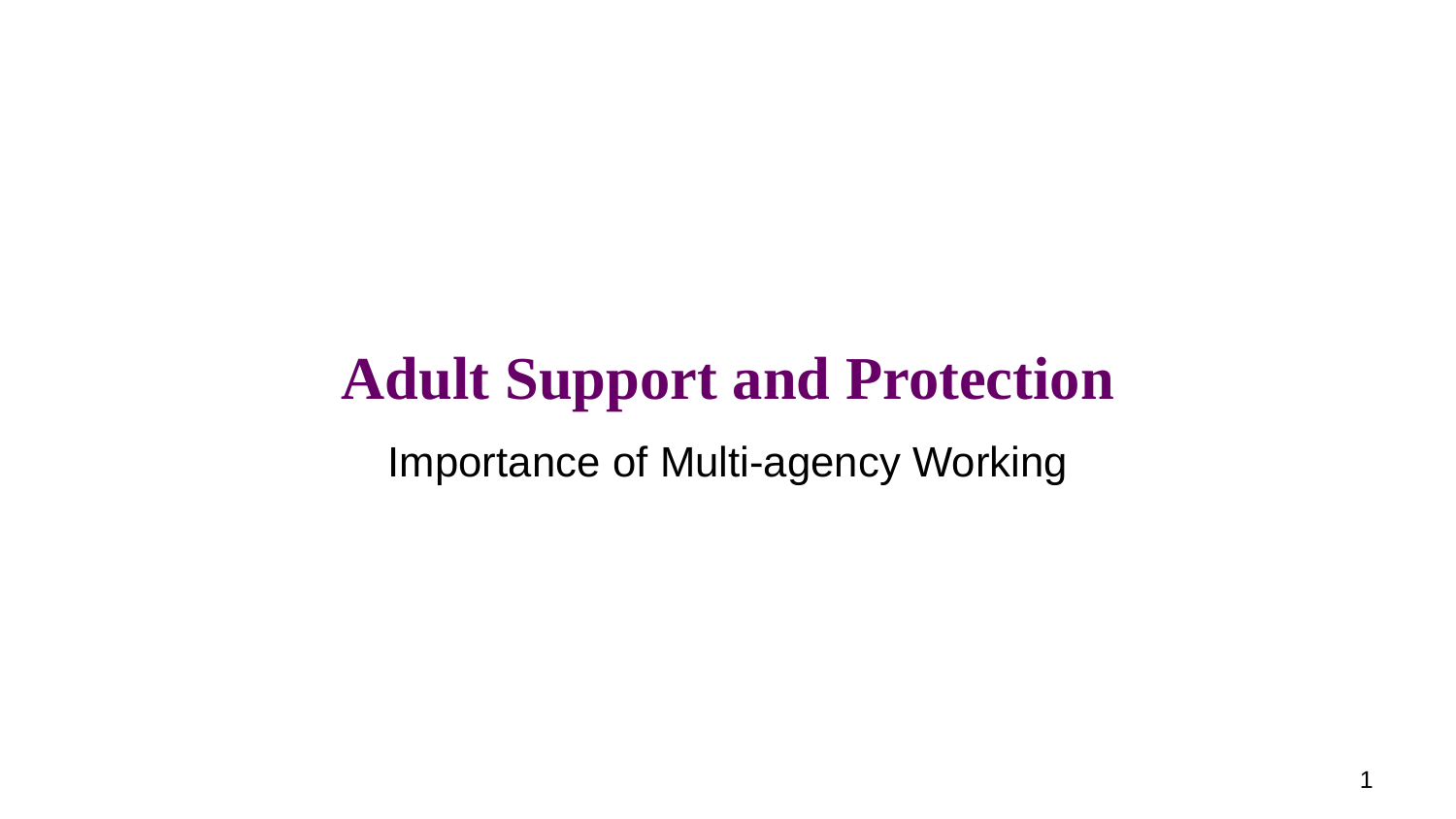## **Adult Support & Protection (Scotland) Act 2007**

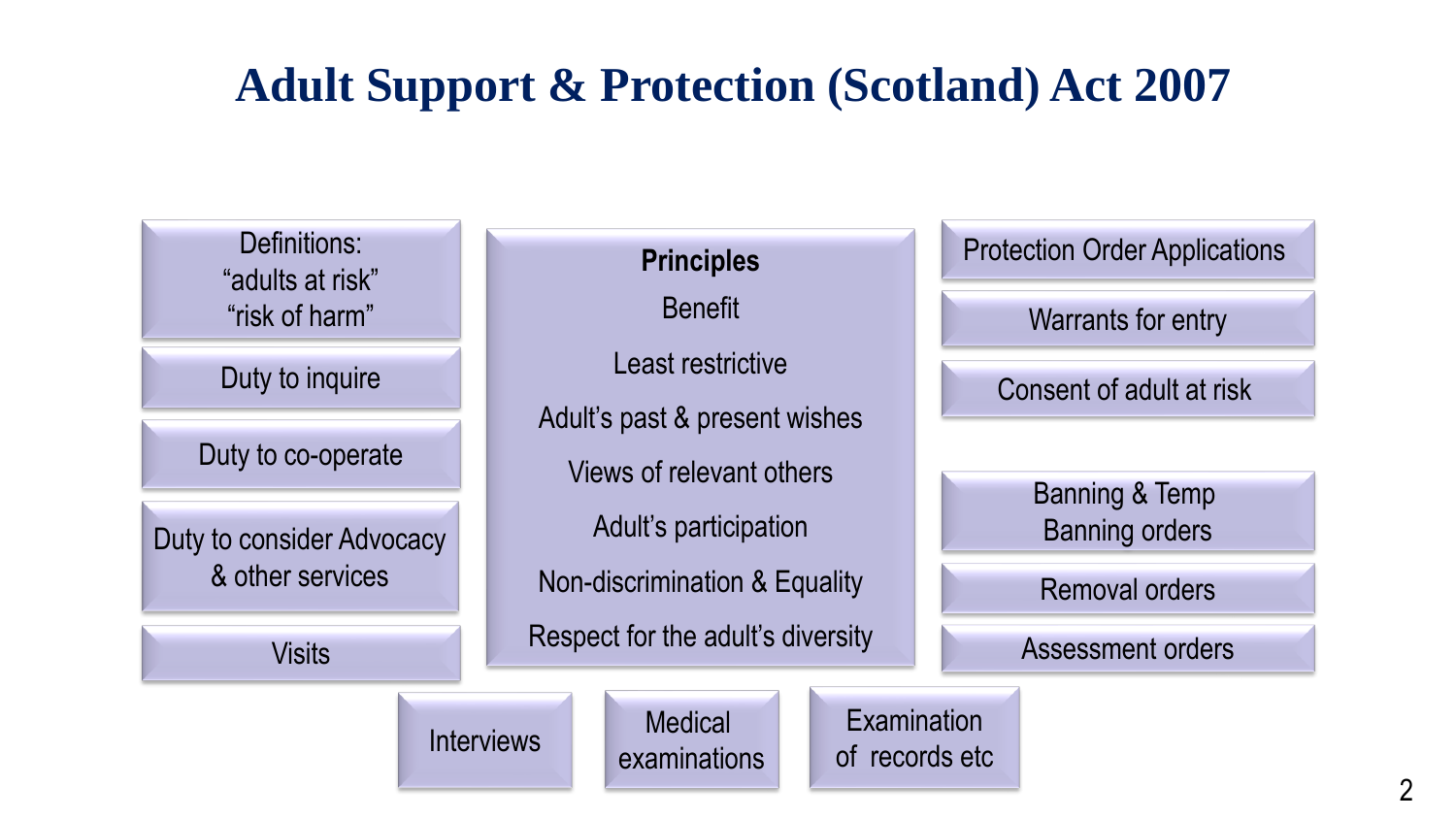Who is an Adult at Risk of Harm – "The threepoint test"

"Adults at risk" are persons aged 16 or over who  $-$ 

are UNABLE TO SAFEGUARD own well-being, property, rights or interests

are AT RISK OF HARM of harm and

BECAUSE they are affected by disability, mental disorder, illness or physical or mental infirmity, are more vulnerable to harm than other adults not so affected

**NB: 'capacity' is NOT one of the criteria**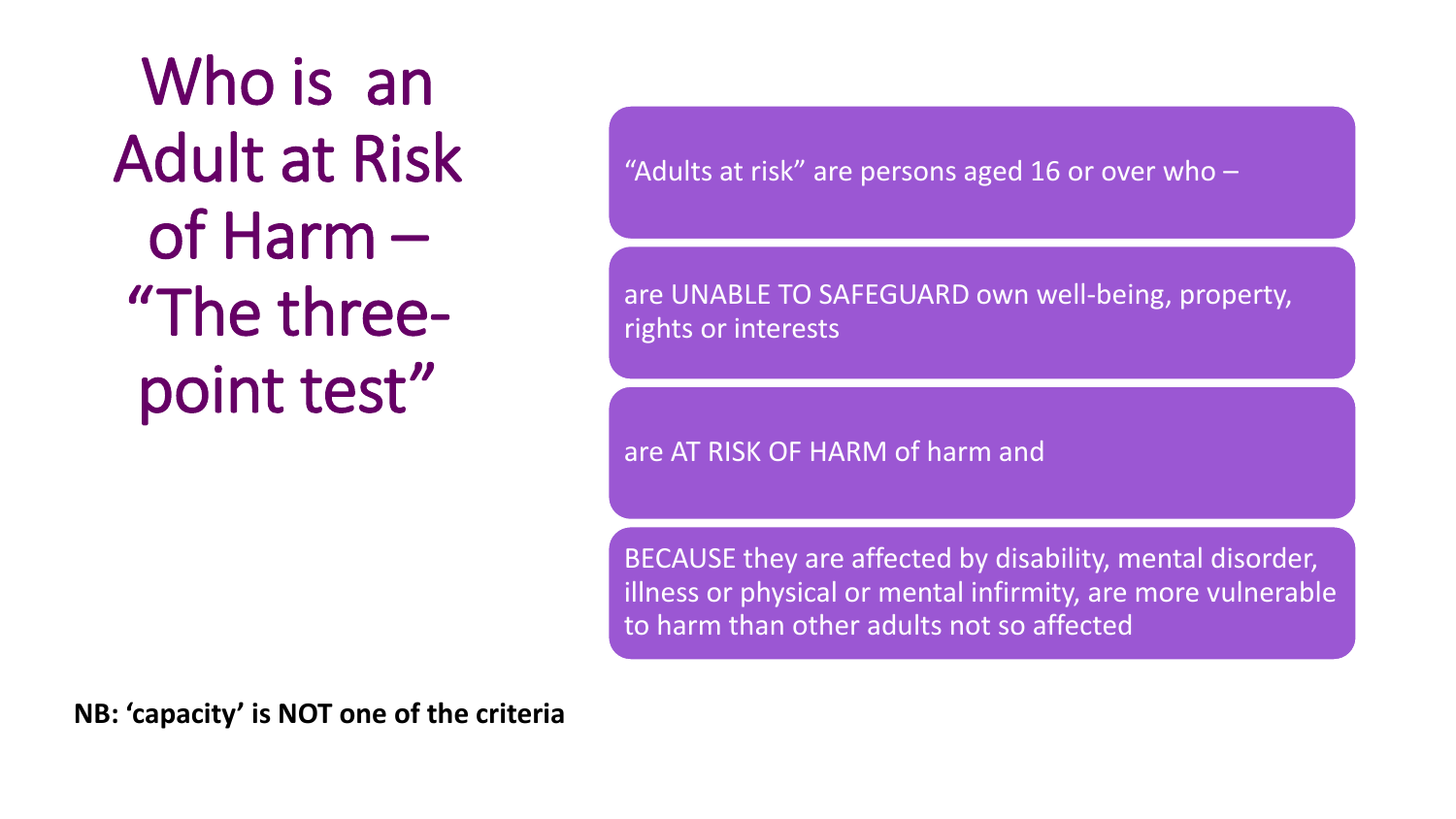# **'ability to safeguard'**

- The ASP code of practice discusses ability to safeguard in terms of having the
- $\blacksquare$  Skills
- Means
- Opportunity
- Also the difficult assessment of 'ability' vs' willingness' to safeguard – a focus on people's 'willingness' at an early stage can lead to exclusion from necessary support and a narrow focus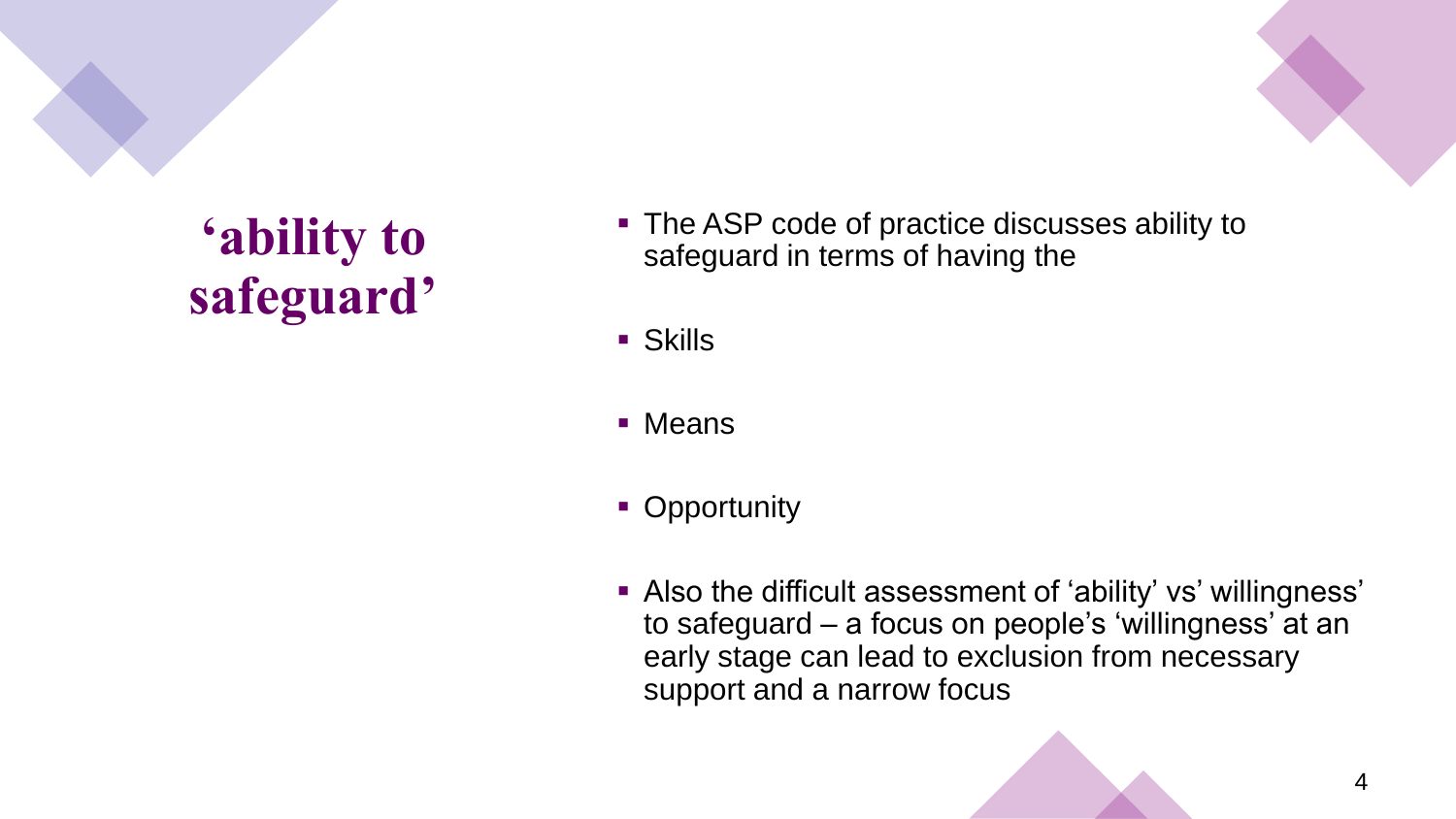### **What is Harm?**

Harm - all harmful conduct and includes –

• physical / psychological harm, unlawful conduct which appropriates or adversely affects property, rights or interests;

#### Types of Harm –

- set out in broad categories
- list is not exhaustive & no category of harm is excluded

### Individual Assessment -

• definition as "adult at risk of harm" requires individual assessment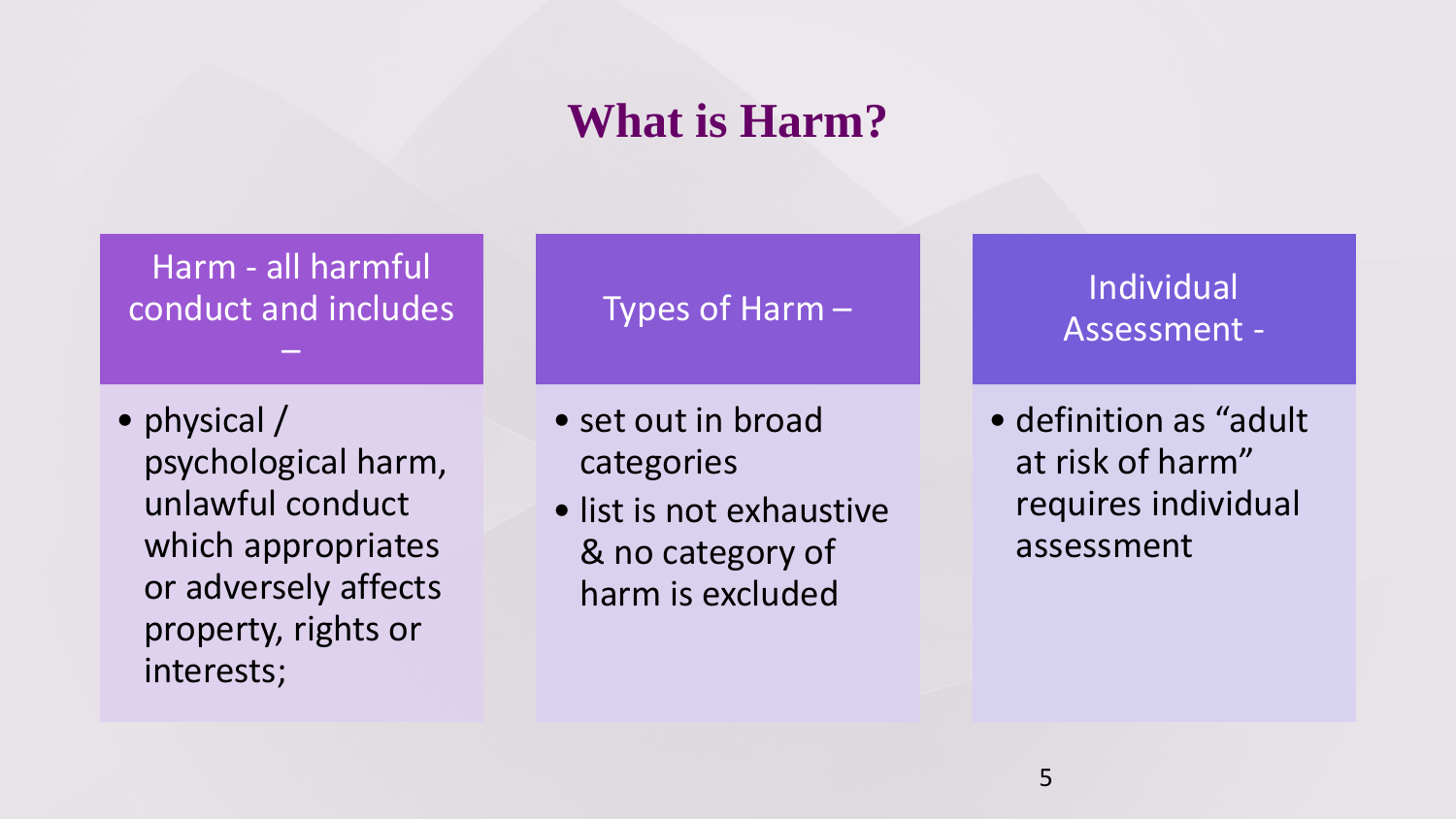## **Types of harm**

- Neglect
- Physical
- Financial
- Emotional / Psychological
- Domestic
- **E** Sexual
- Self-harm
- Self-injury incl. Self-Poisoning
- Self-neglect incl. Hoarding
- Radicalisation / Extremism
- Forced Marriage
- **Human Trafficking**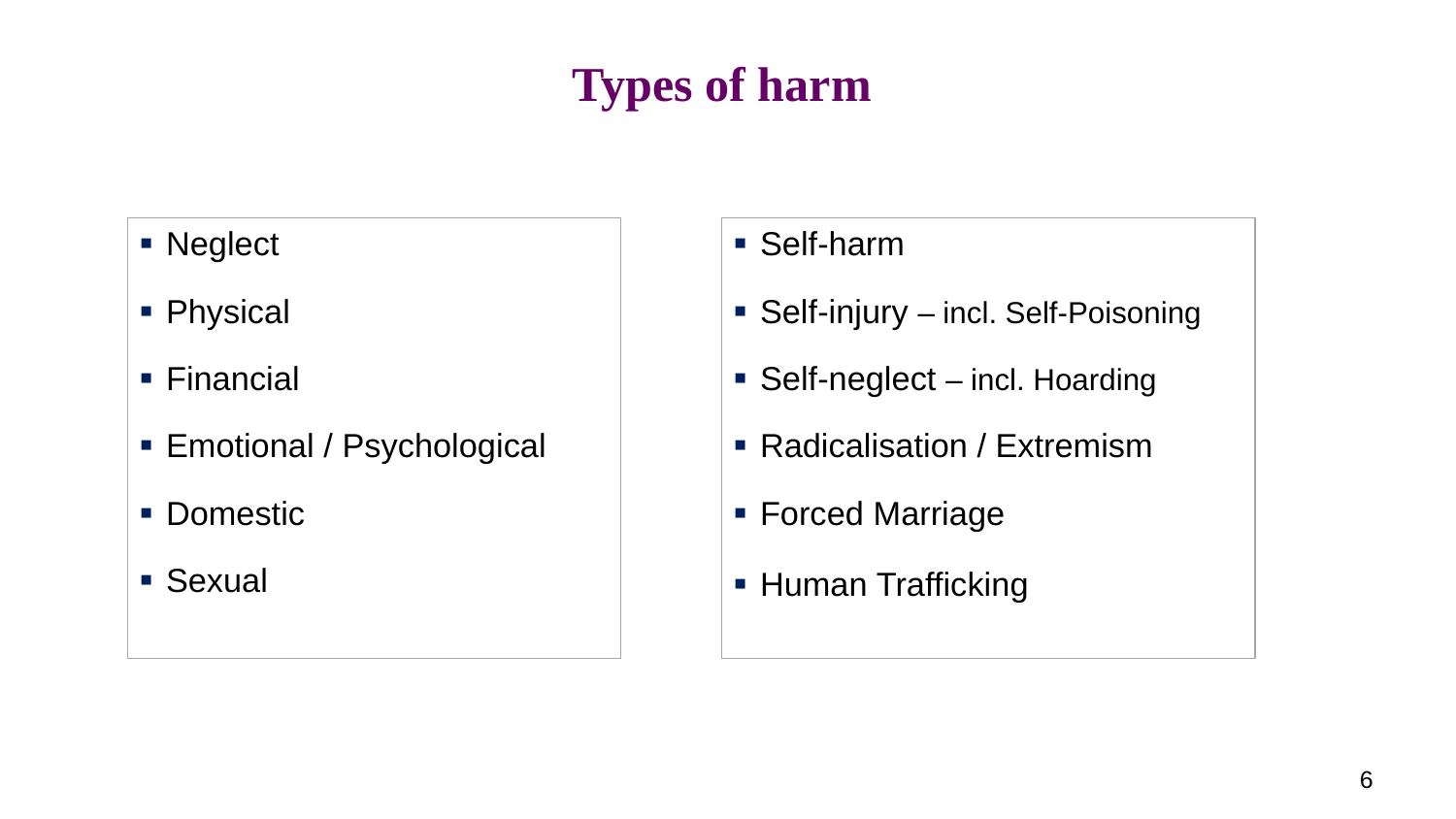# **Indicators of harm**

- **Physical signs e.g. bruising,** unexplained injuries
- Non-seasonal/ inappropriate clothing
- Change in mood and or behaviour e.g. becoming quiet, withdrawn, upset or depressed
- Reluctance to be left alone with a person/carer/ relative
- **Environmental /housing conditions**
- **EXECT:** Missing financial documents or person expressing suspicions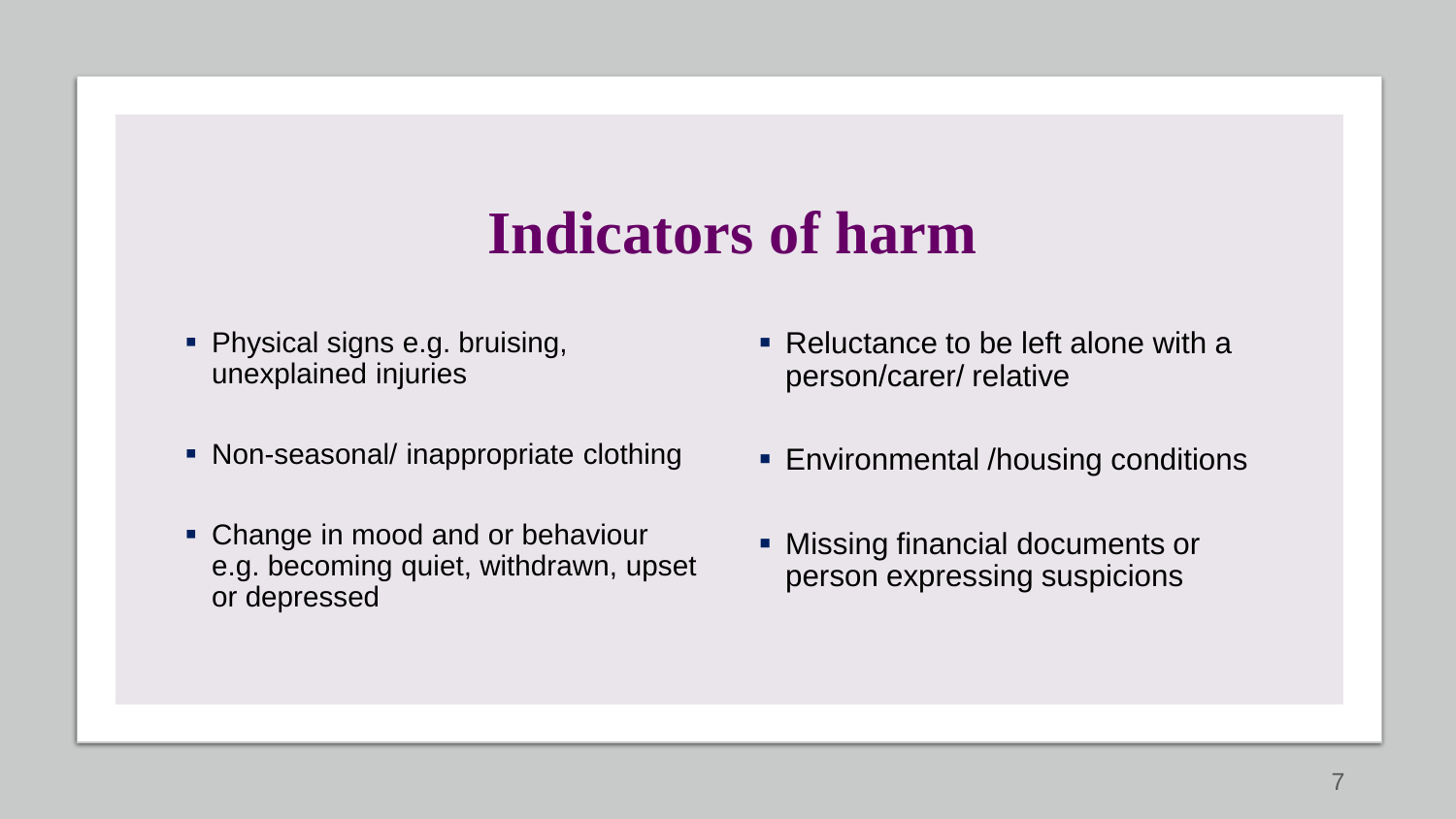# **Duty to Co-operate**

Statutory duties for those public bodies and office-holders –

- Where they **know or believe** that a person is an adult at risk
	- ➢ **must report** the facts and circumstances of the case to the council
	- ➢ **must co-operate** with a council making inquiries and with each other
- It is an offence to -
	- $\triangleright$  prevent or obstruct any person from acting under the Act
	- $\triangleright$  refuse, without reasonable excuse, to provide information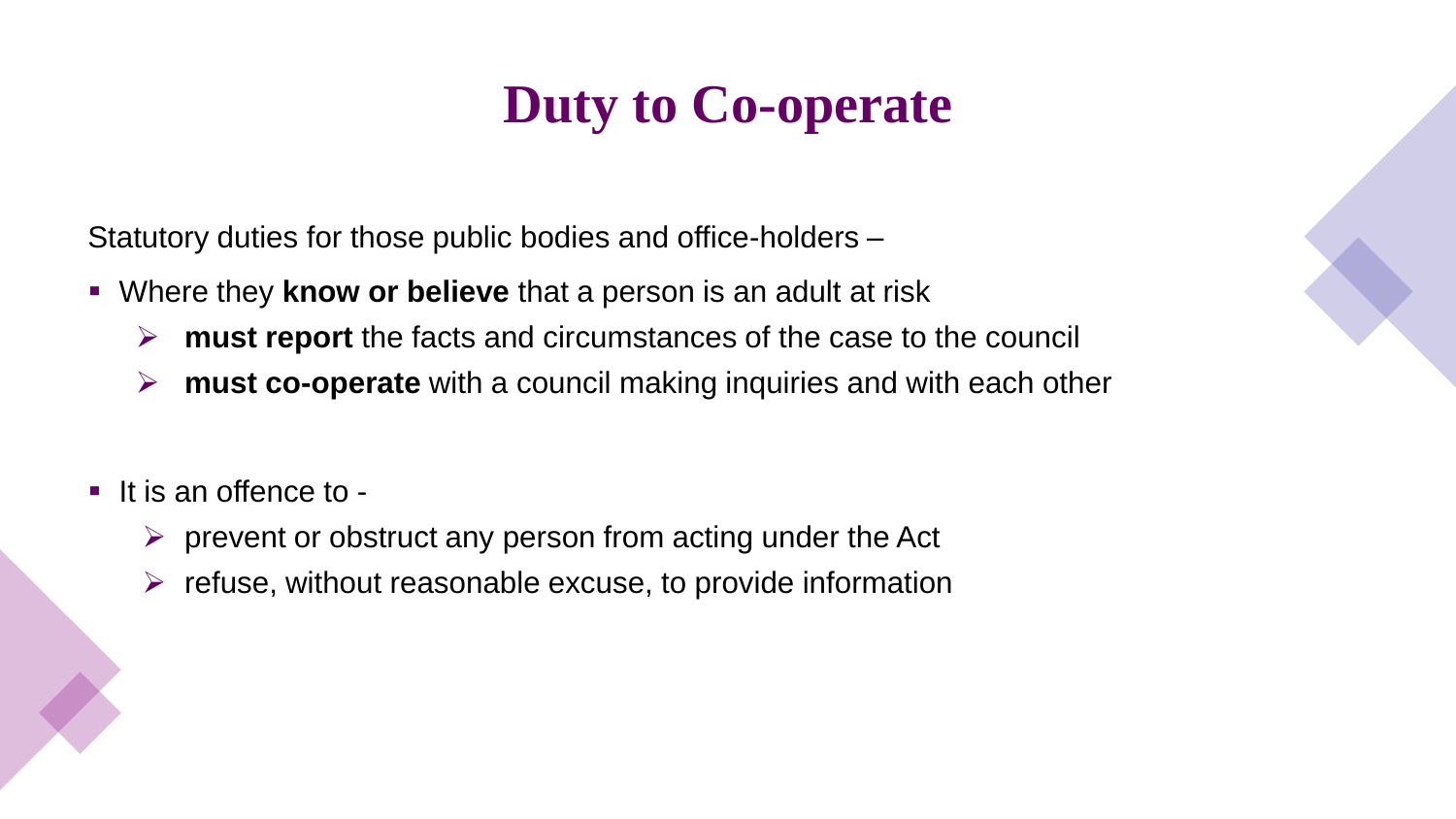**Duty to Cooperate**

- Councils and Integrated Partnerships
- **Health Boards (incl. Scottish Ambulance Service and** NHS 24)
- Police
- Services and providers with a service level agreement with NHS or the Council
- Mental Welfare Commission for Scotland
- Care Inspectorate
- Office of the Public Guardian
- **EXEDENT Any other public body / office-holder Scottish ministers** may specify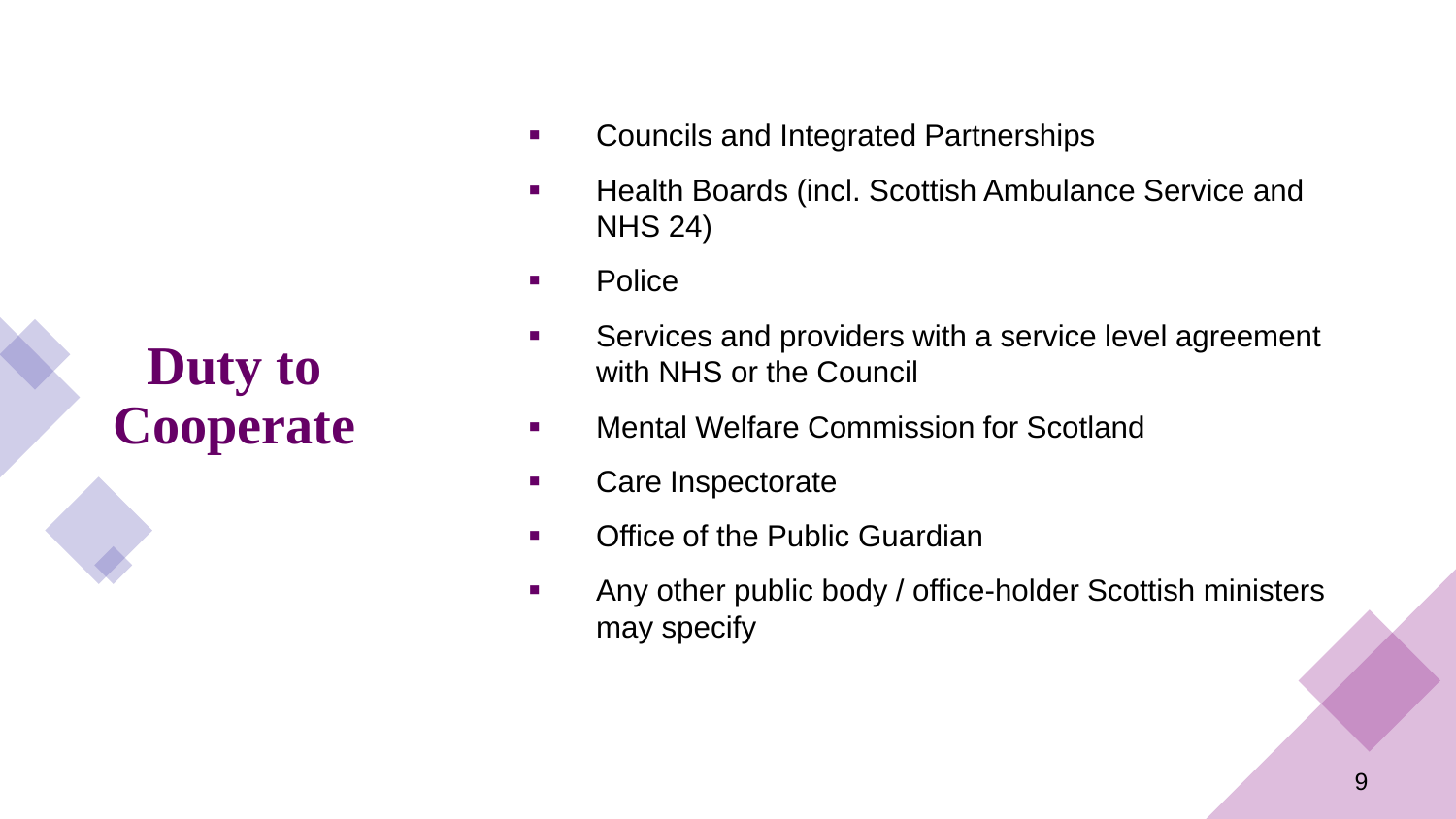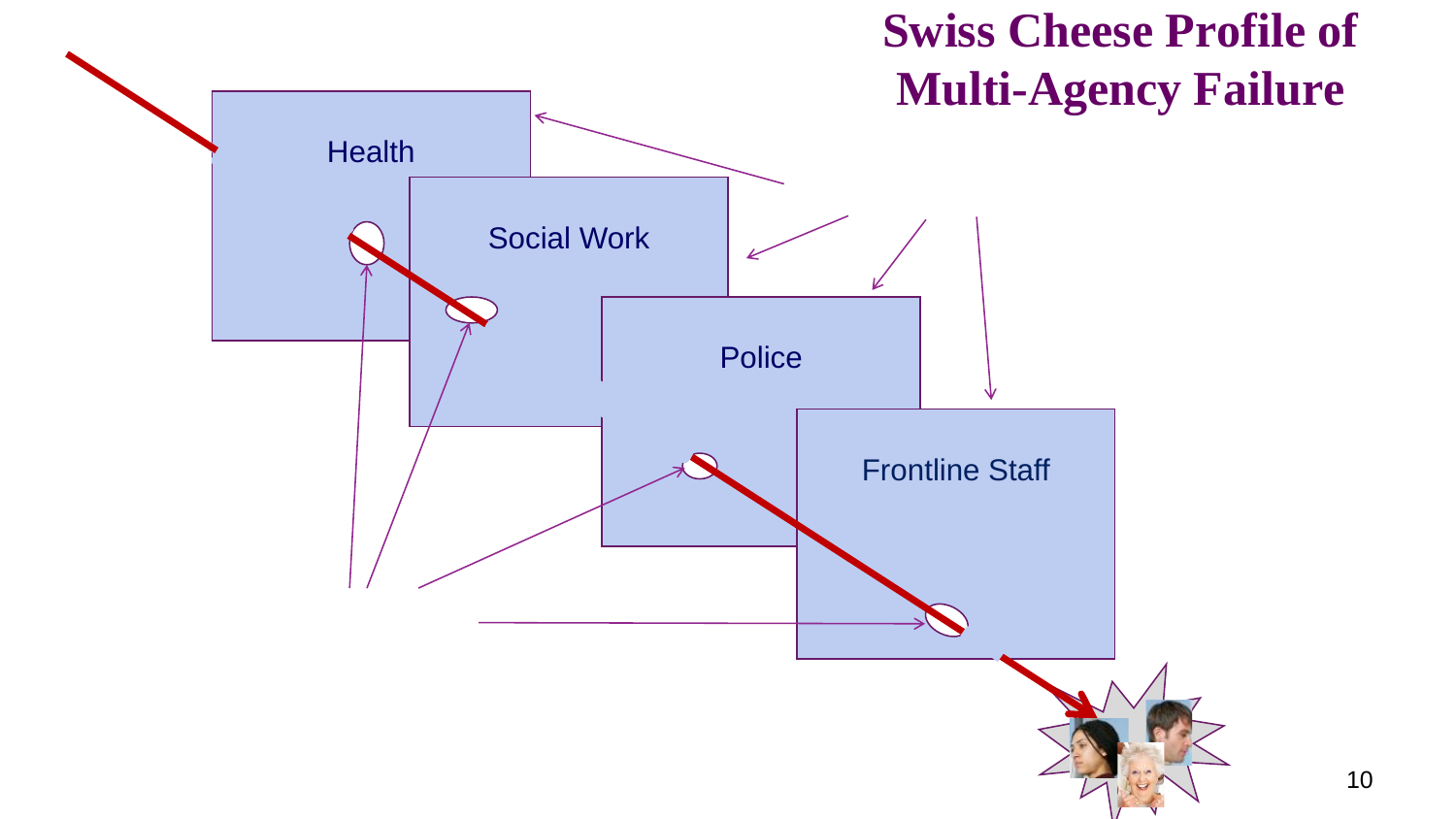## **Swiss Cheese? Learning Lessons from Steven Hoskin**

- Steven Hoskin, Aged 39 years
	- ➢ St. Austell, Cornwall



- **July 2006** 
	- ➢ Murdered by Darren Stewart, aged 29, and Sarah Bullock, aged 16
	- Martin Pollard, aged 21, was found guilty of manslaughter
- SCIE (Social Care Institute of Excellence) shows in a short video how services were operating in Cornwall at that time
- **Example 12 and 14 Steven had 75 contacts seeking help from ALL service in the last 18 months of his life**
- Each had a piece of the jigsaw and did not share with others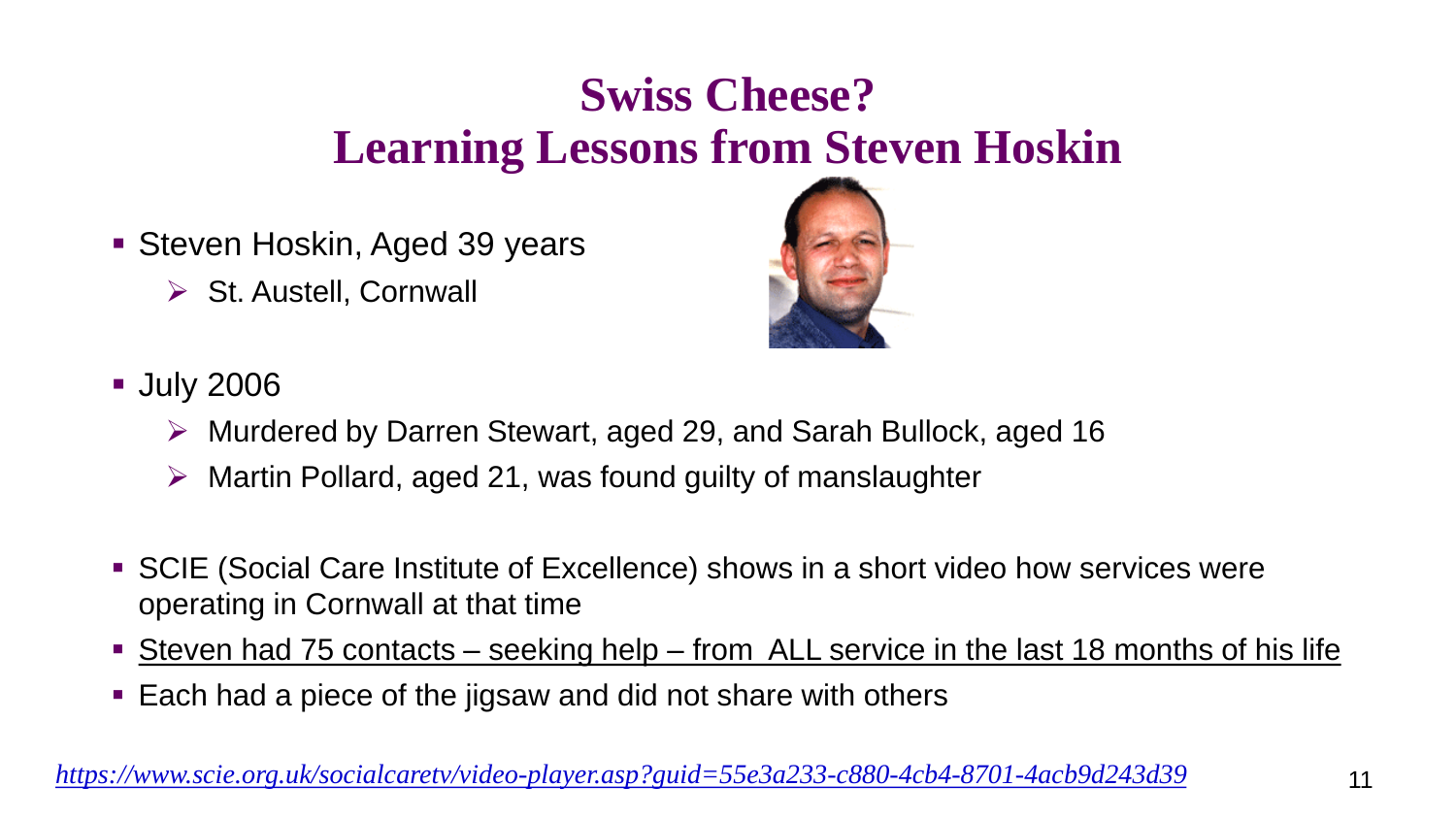**Messages for practice**

- Sharing information and partnership working between agencies is vital for the effective safeguarding of adults.
- People who are on the margins of social care eligibility criteria and receiving little or no support may highlight their need by repeatedly calling on emergency services.
- Such people may be at risk of either being abused or abusing others more vulnerable to abuse than themselves.
- Staff in all front-line health and social care services should be trained in the identification of indicators of abuse.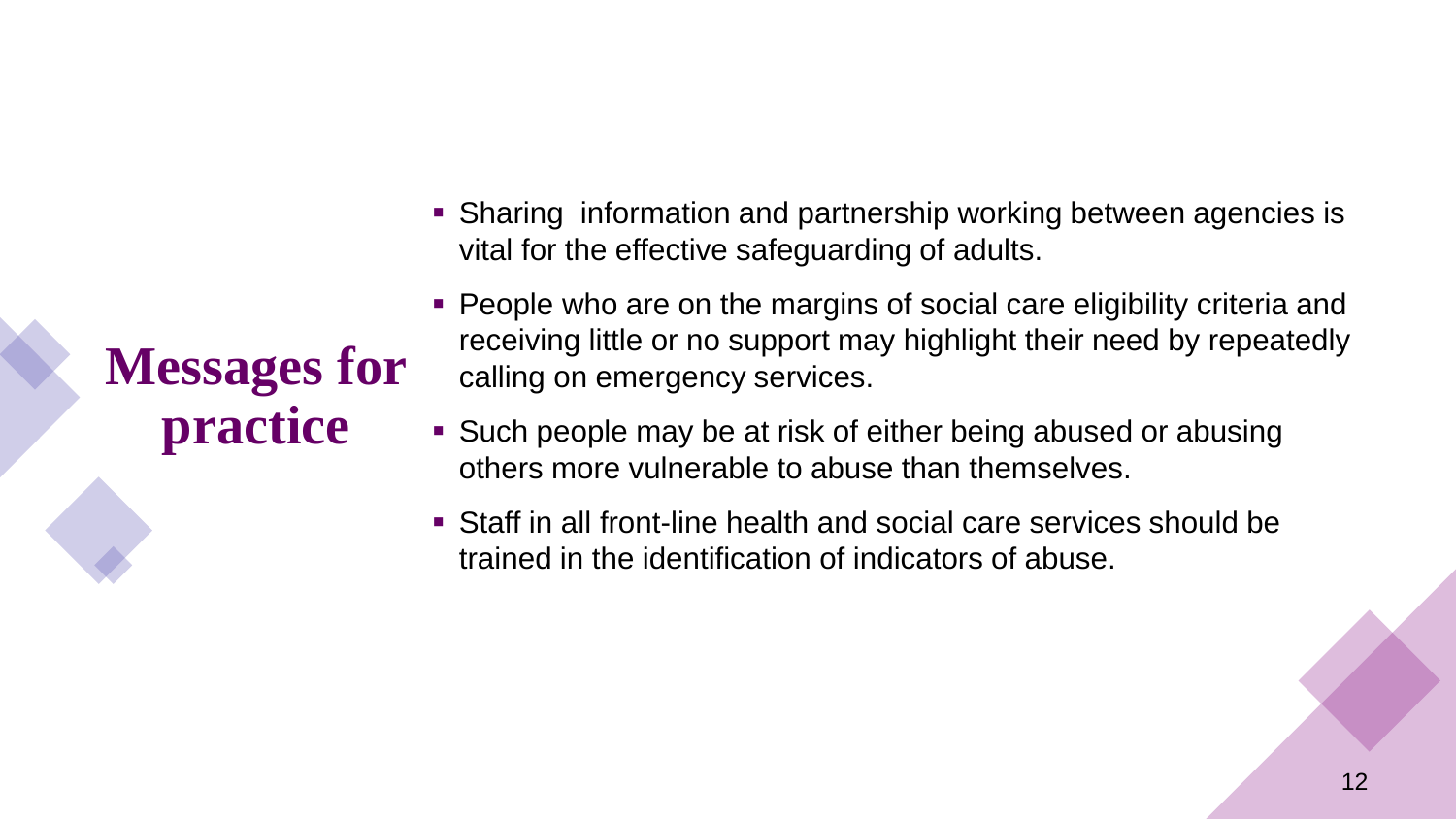**No Consent - Information Sharing**

- Confidentiality is important, but it is not an absolute right
- Existing law allows information to be disclosed without consent where –
	- $\triangleright$  Required by law e.g. court order or statute
	- ➢ Crime prevention, detection & prosecution
	- $\triangleright$  In the public interest
- Consult your own agency Info Governance and Info Sharing Procedures
- It may not be possible to obtain consent where
	- $\triangleright$  the situation is so urgent that obtaining consent would cause undue delay
	- $\triangleright$  adult lacks the mental capacity to consent
	- $\triangleright$  adult is unwilling to consent because of 'undue pressure' by someone else
	- $\triangleright$  the person acting with powers is unavailable or unwilling to give consent

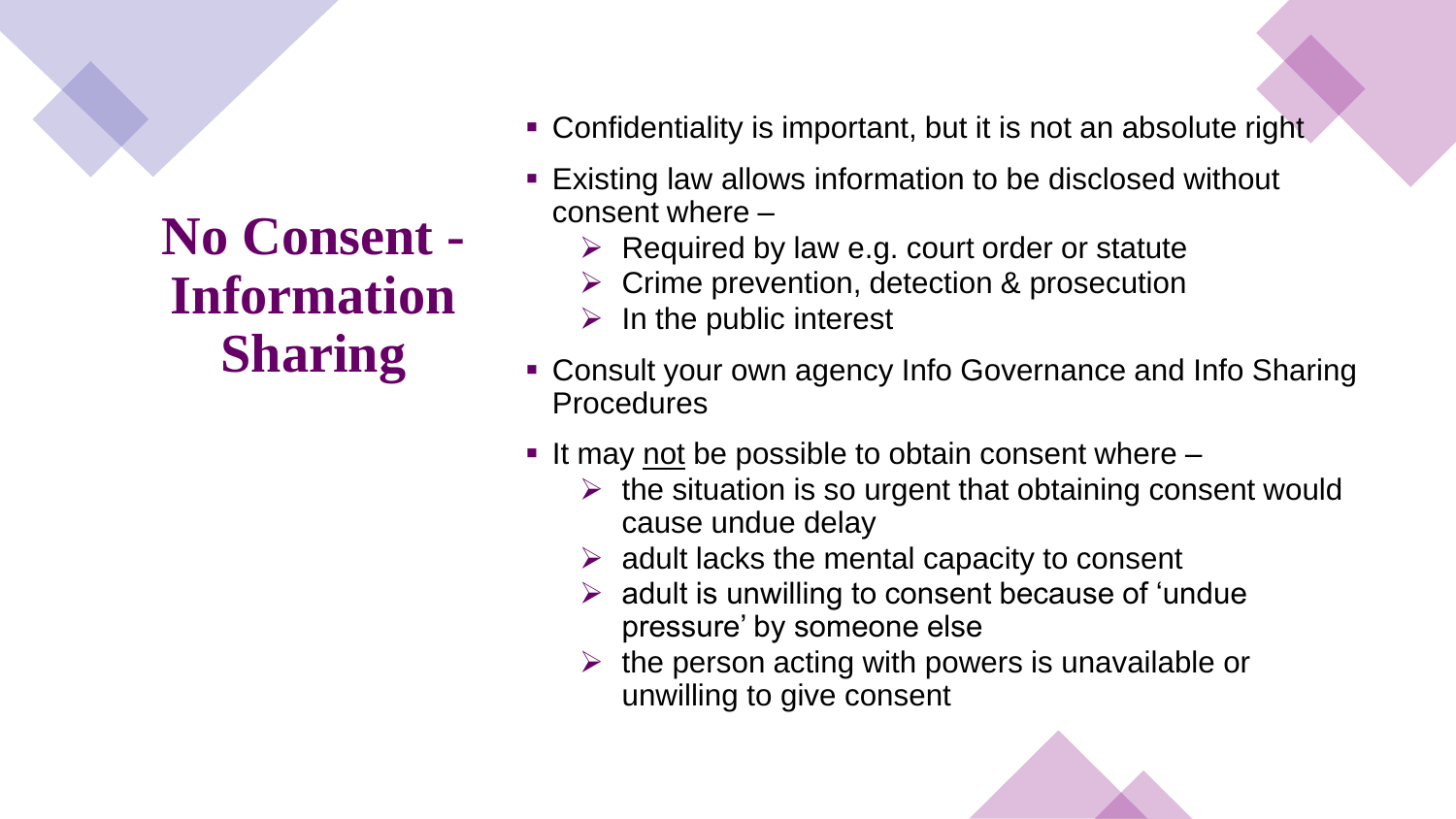## **Information sharing – If in doubt rule it in!!!**

When you are informed of risk or potential risk

- Don't stop someone from recalling events or making a complaint
- Don't badger person for more details if more details are needed this can be done during subsequent investigation
- Don't promise to keep secrets
- Don't contact any alleged abuser or other alleged victims
- Don't make promises you are unable to keep

**Chief Officers Group – Public Protection**

"If a child, young person or vulnerable adult may be at risk of harm, we must always share information."